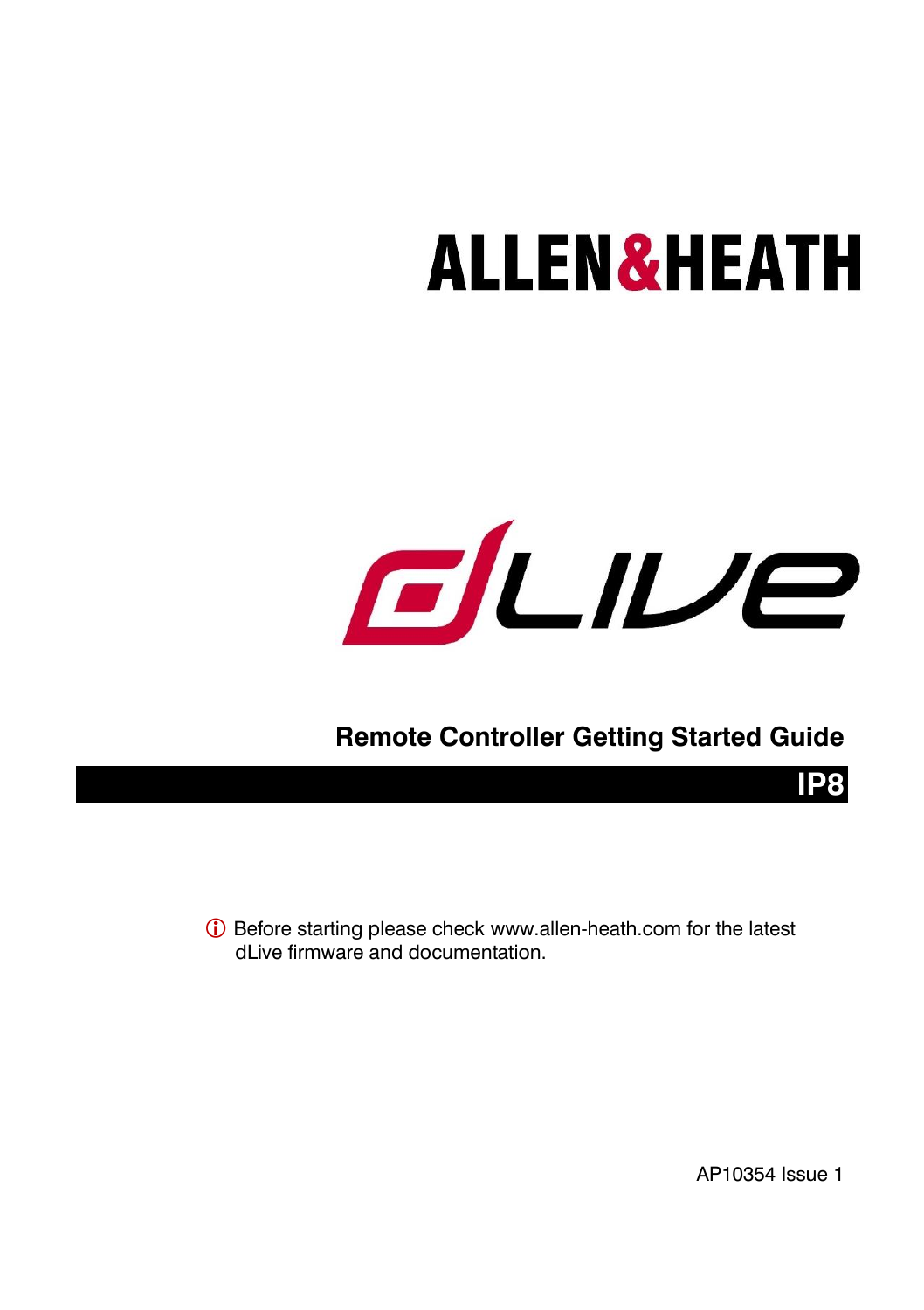### **Limited One Year Manufacturer's Warranty**

Allen & Heath warrants the Allen &Heath -branded hardware product and accessories contained in the original packaging ("**Allen & Heath Product**") against defects in materials and workmanship when used in accordance with Allen & Heath's user manuals, technical specifications and other Allen & Heath product published guidelines for a period of ONE (1) YEAR from the date of original purchase by the end-user purchaser ("**Warranty Period**").

This warranty does not apply to any non-Allen & Heath branded hardware products or any software, even if packaged or sold with Allen & Heath hardware.

Please refer to the licensing agreement accompanying the software for details of your rights with respect to the use of software/firmware ("EULA").

Details of the EULA, warranty policy and other useful information can be found on the Allen & Heath website: [www.allen-heath.com/legal.](http://www.allen-heath.com/legal)

Repair or replacement under the terms of the warranty does not provide right to extension or renewal of the warranty period. Repair or direct replacement of the product under the terms of this warranty may be fulfilled with functionally equivalent service exchange units.

This warranty is not transferable. This warranty will be the purchaser's sole and exclusive remedy and neither Allen & Heath nor its approved service centres shall be liable for any incidental or consequential damages or breach of any express or implied warranty of this product.

### **Conditions Of Warranty**

The equipment has not been subject to misuse either intended or accidental, neglect, or alteration other than as described in the User Guide or Service Manual, or approved by Allen & Heath. This warranty doesn't cover fader wear and tear.

Any necessary adjustment, alteration or repair has been carried out by an authorised Allen & Heath distributor or agent.

The defective unit is to be returned carriage prepaid to the place of purchase, an authorised Allen & Heath distributor or agent with proof of purchase. Please discuss this with the distributor or the agent before shipping. Units returned should be packed in the original carton to avoid transit damage.

DISCLAIMER: Allen & Heath shall not be liable for the loss of any saved/stored data in products that are either repaired or replaced.

Check with your Allen & Heath distributor or agent for any additional warranty information which may apply. If further assistance is required please contact Allen & Heath Ltd.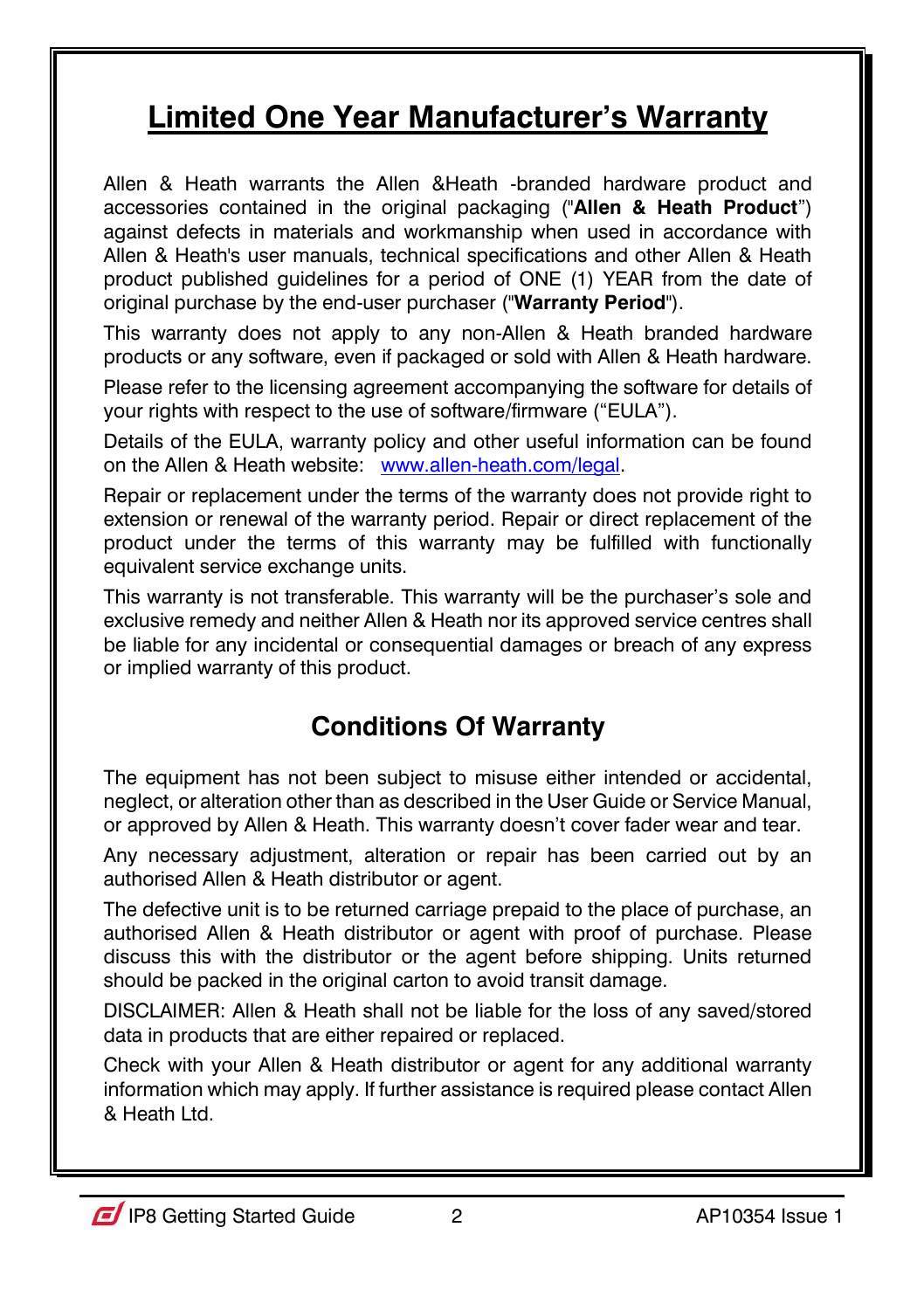### <span id="page-2-0"></span>**IMPORTANT - Read before starting**

### **Safety instructions**

Before starting, read the **Important Safety Instructions** printed on the sheet supplied with the equipment. For your own safety and that of the operator, technical crew and performers, follow all instructions and heed all warnings printed on the sheet and on the equipment panels.

### **System operating firmware**

The function of the IP Remote Controller is determined by the firmware (operating software) that the mixing system runs. Firmware is updated regularly as new features are added and improvements made.

 Check [www.allen-heath.com](http://www.allen-heath.com/) for the latest version of mixer firmware. IP8 requires dLive firmware V1.30 or higher.

#### **Software licence agreement**

By using this Allen & Heath product and the software within it you agree to be bound by the terms of the relevant **End User Licence Agreement** (EULA), a copy of which can be found at [www.allen-heath.com/legal.](http://www.allen-heath.com/legal) You agree to be bound by the terms of the EULA by installing, copying, or using the software.

#### **Further information**

Please refer to the **Allen & Heath website** for further information, knowledgebase and technical support. For more information on dLive setup and mixing functions please refer to the dLive Firmware Reference Guide available for download at [www.allen](http://www.allen-heath.com/)[heath.com.](http://www.allen-heath.com/)

Check for the latest version of this Getting Started Guide.

You can also join our Allen & Heath Digital Community to share knowledge and information with other dLive users.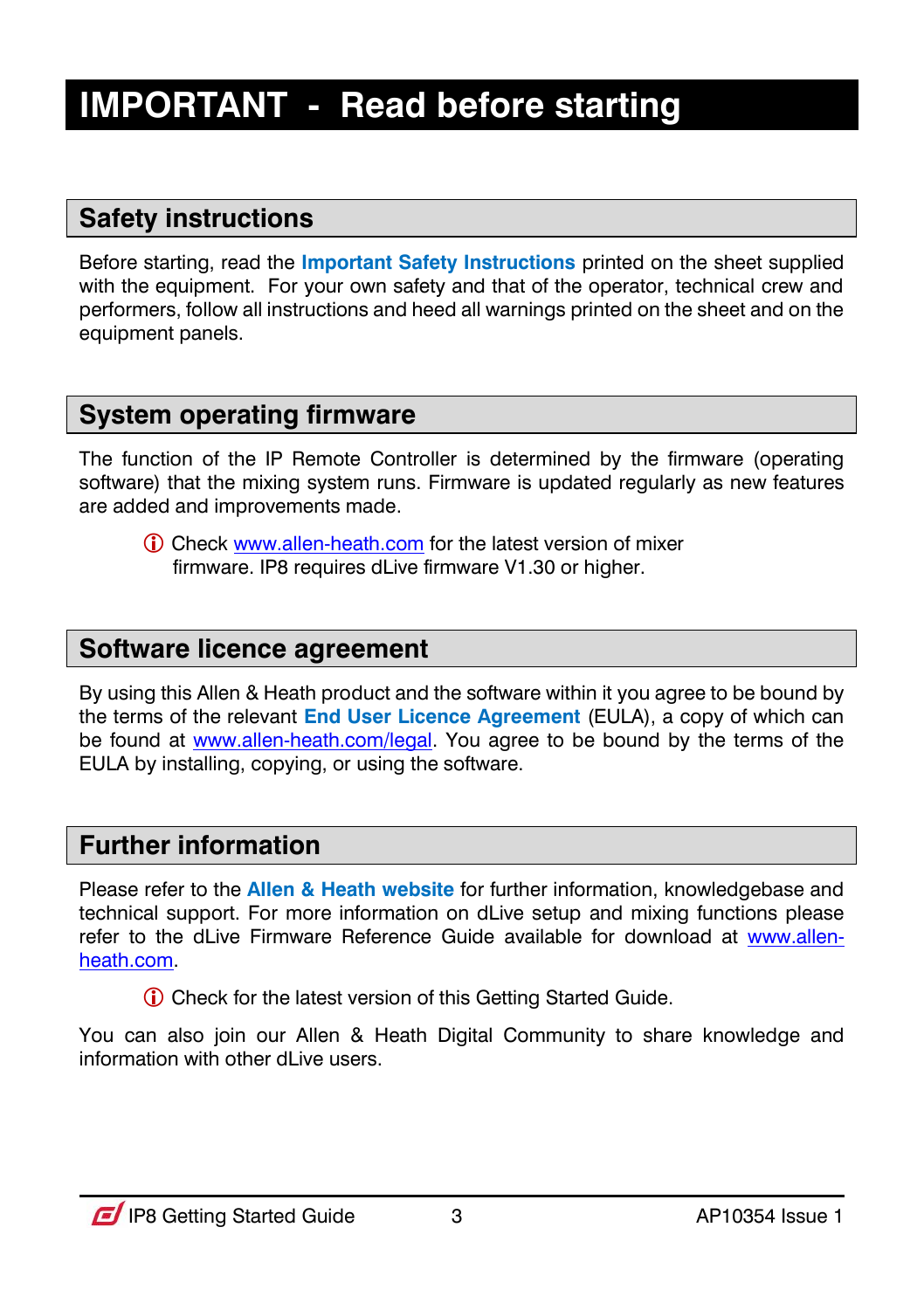#### **General precautions**

- Protect the equipment from damage through liquid or dust contamination. Cover the equipment when it is not being used for a long period.
- If the equipment has been stored in sub-zero temperatures allow time for it to reach normal operating temperature before use at the venue. Recommended operating temperature is 0 to 35 degrees Celsius.
- Avoid using the equipment in extreme heat and direct sunlight. Make sure there is adequate air movement around the equipment.
- Clean the equipment with a soft brush and dry lint-free cloth. Do not use chemicals, abrasives or solvents.
- It is recommended that servicing is carried out only by an authorised Allen & Heath agent. Contact details for your local distributor can be found on the Allen & Heath website. Allen & Heath do not accept liability for damage caused by maintenance, repair or modification by unauthorised personnel.

### **Register your product**

Register your product online a[t www.allen-heath.com/register.](http://www.allen-heath.com/register)

 $\epsilon$ This product complies with the European Electromagnetic Compatibility directive 2004/108/EC and the European Low Voltage directive 2006/95/EC.

> Any changes or modifications to the product not approved by Allen & Heath could void the compliance of the product and therefore the user's authority to operate it.

> > IP8 Getting Started Guide

Copyright © 2016 Allen & Heath. All rights reserved.

# ALLEN&HEATH

Allen & Heath Limited, Kernick Industrial Estate, Penryn, Cornwall, TR10 9LU, UK

[http://www.allen-heath.com](http://www.allen-heath.com/)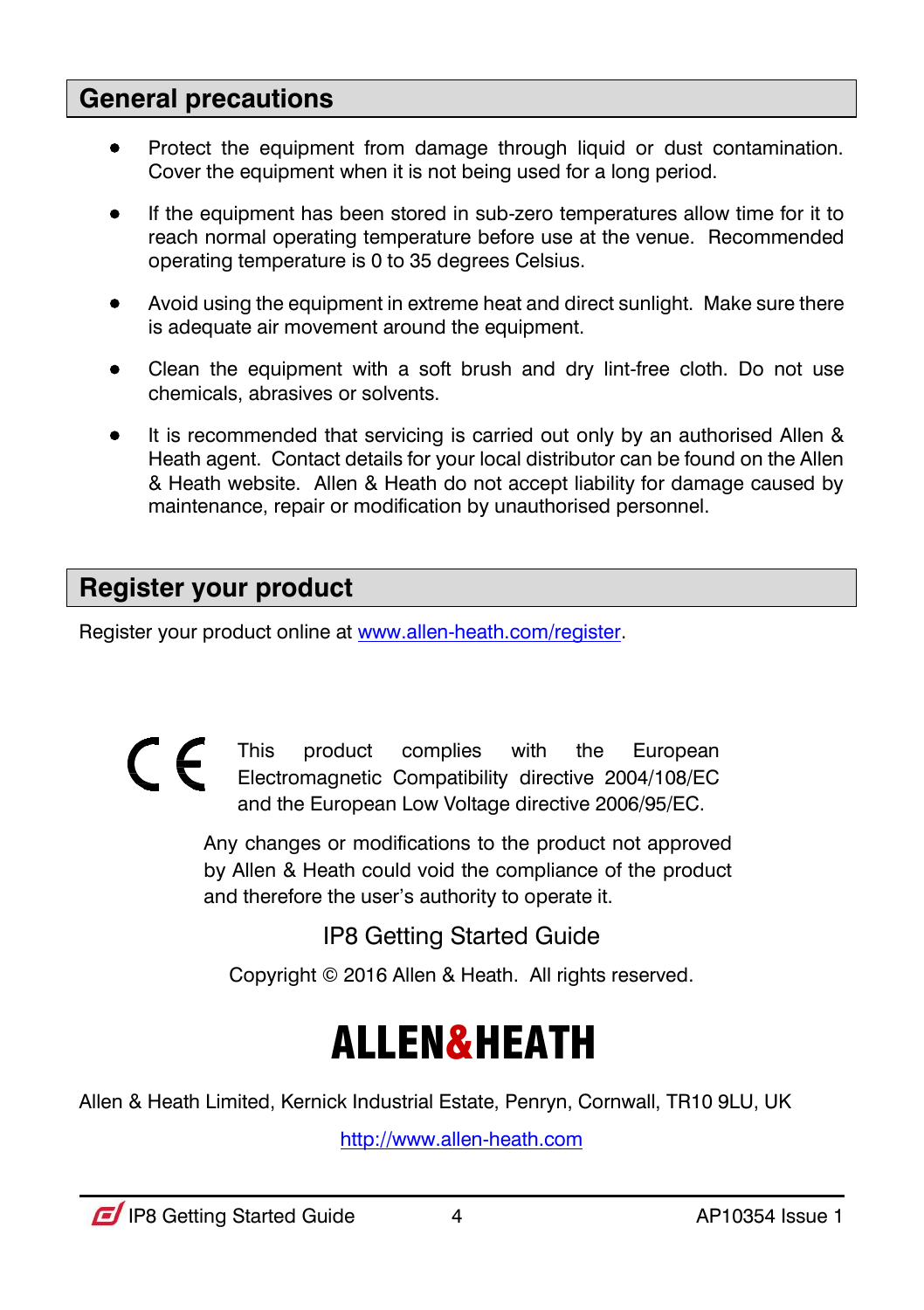# **Contents**

<span id="page-4-0"></span>

| $\mathbf{1}$ . |     |  |  |  |
|----------------|-----|--|--|--|
| 2.             |     |  |  |  |
| 3.             |     |  |  |  |
| 4.             |     |  |  |  |
| 5.             |     |  |  |  |
|                | 5.1 |  |  |  |
|                | 5.2 |  |  |  |
|                | 5.3 |  |  |  |
|                | 5.4 |  |  |  |
| 6.             |     |  |  |  |
| 7 <sub>1</sub> |     |  |  |  |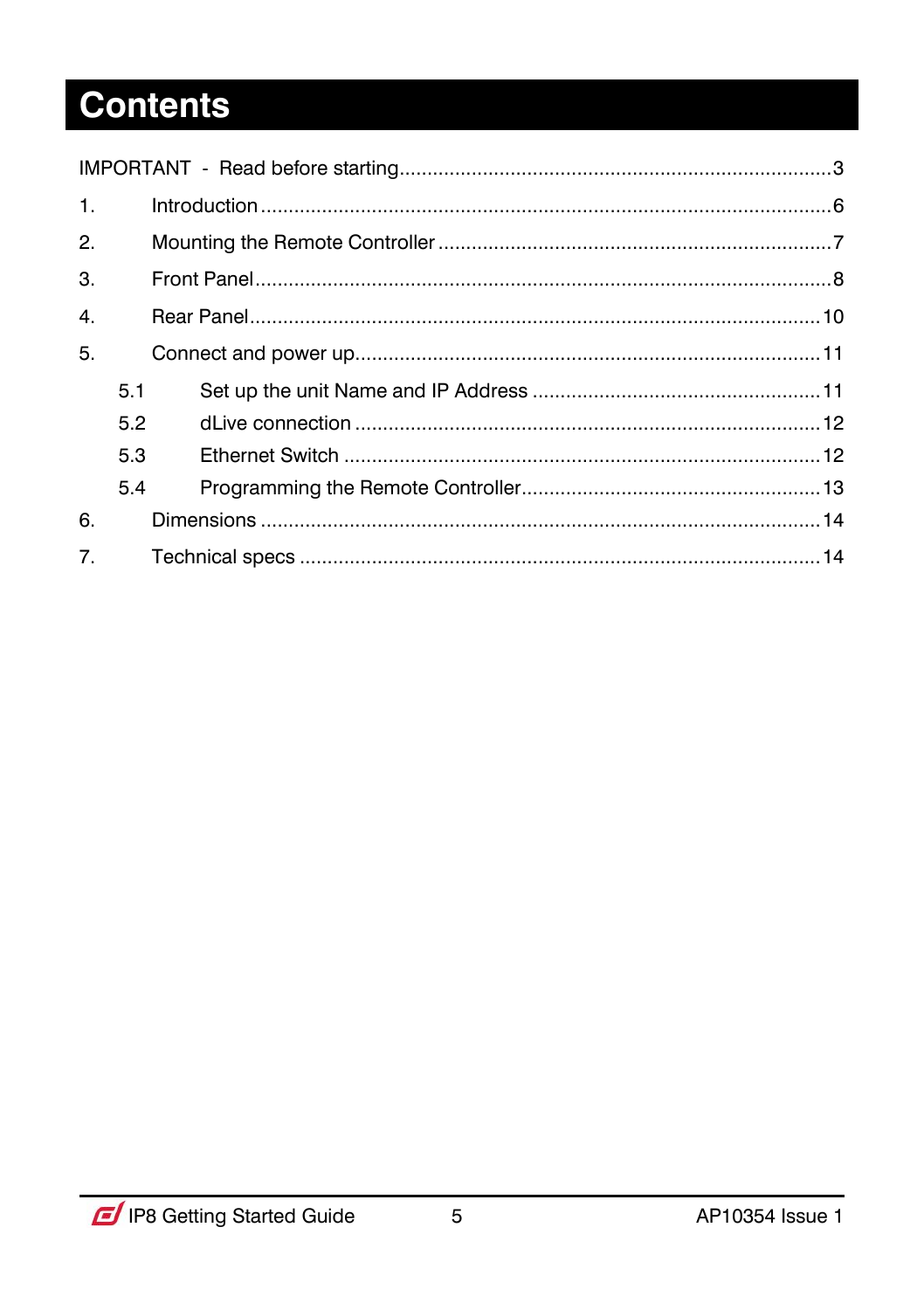### **Packed items**

Check you have received the following:

- IP8 Remote Controller
- Getting Started Guide AP10354
- **•** Safety Sheet
- 12V Power Supply

### **1. Introduction**

The IP8 is part of the Allen & Heath IP Series of remote controllers. It interfaces with the dLive mixing system via standard TCP/IP Network connections and can therefore be networked with other controllers, computers and third party devices using a standard Ethernet infrastructure. It can be powered by an external 12V PSU or over Ethernet  $(PoE+)$ .

The IP8 controls and functions are programmed using a dLive Surface or dLive Director software for PC/Mac, and can suit a number of applications including:

- Installation The installer or system integrator can configure the IP8 to provide the degree of control needed by the day to day operator, for example the levels of microphones and music sources in a room.
- Surface extender The sound engineer can make use of all fader strips on a dLive Surface to control Input channels, and set up a 'sidecar' IP8 to control master levels.
- Personal Monitoring The IP8 can be configured to control the Send levels and assignments of multiple channels to a specific mix on the dLive, for example for wireless IEM use, giving musicians the freedom to control their own monitor sound.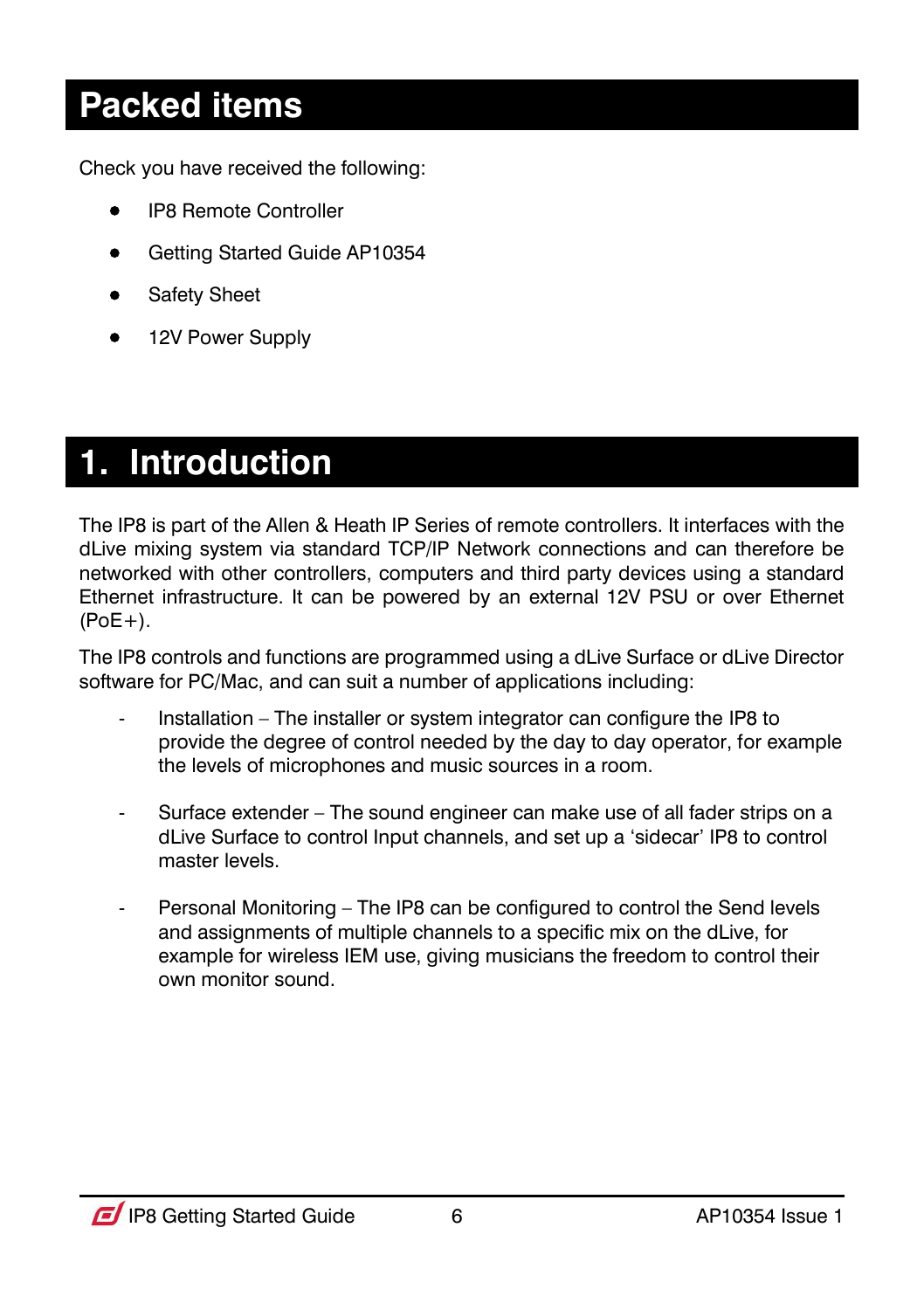### <span id="page-6-0"></span>**2. Mounting the Remote Controller**

The IP8 can be used free standing or mounted in a plinth.

Use the holes indicated below for 6B screws when mounting in a plinth, podium or furniture. Ensure adequate air flow around the unit.

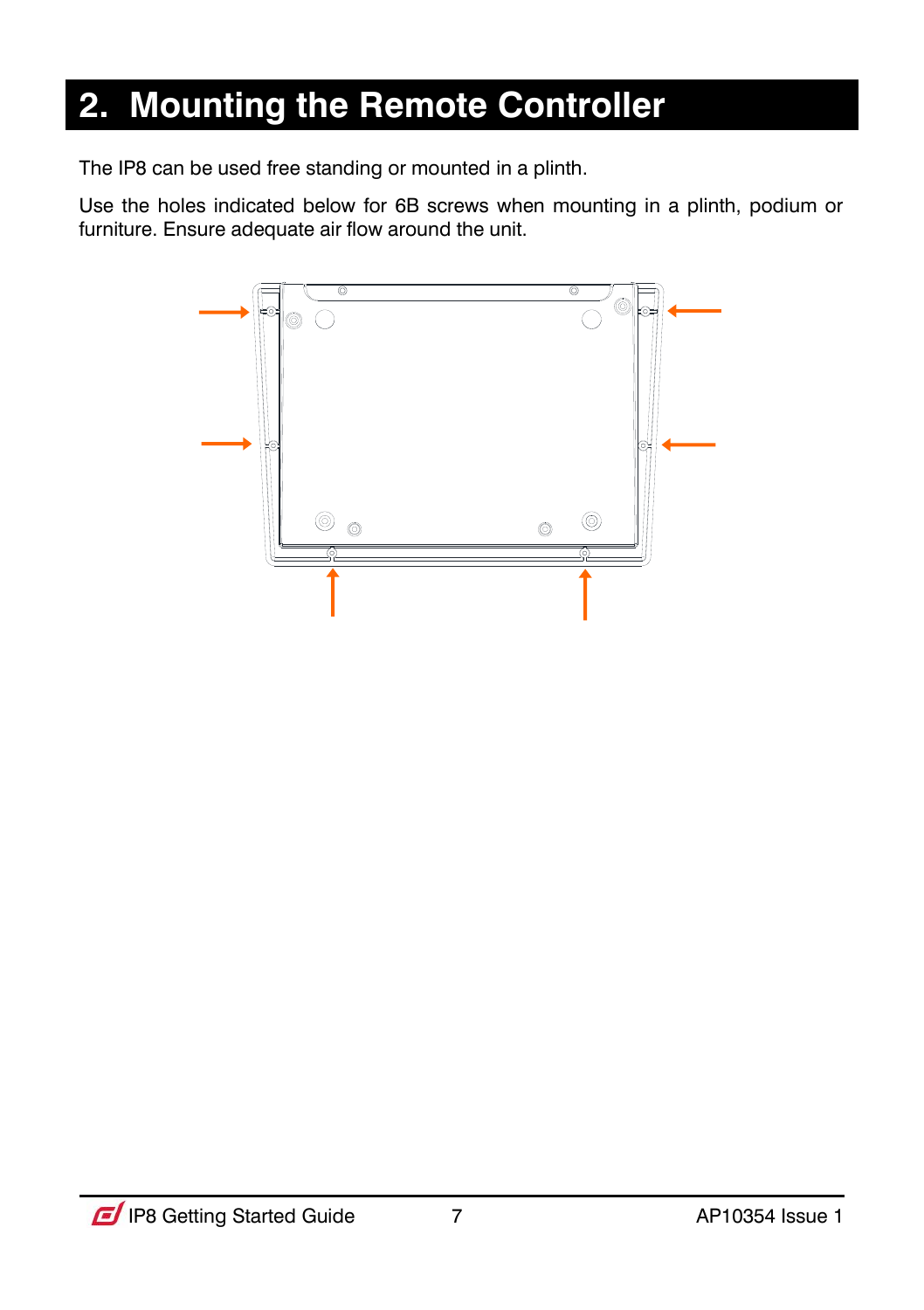### <span id="page-7-0"></span>**3. Front Panel**



 **SoftKeys** – 2 sets of 8x backlit assignable keys. Can be configured individually or as part of a vertical 'Rotary Strip'. Available functions include Send On/Off, PAFL, Mute, Scene Recall, Tap Tempo, Talkback Assign, Custom MIDI. 1

 **LCD Displays** – 8x colour displays providing information on the channels and on the function of the SoftKeys. 2

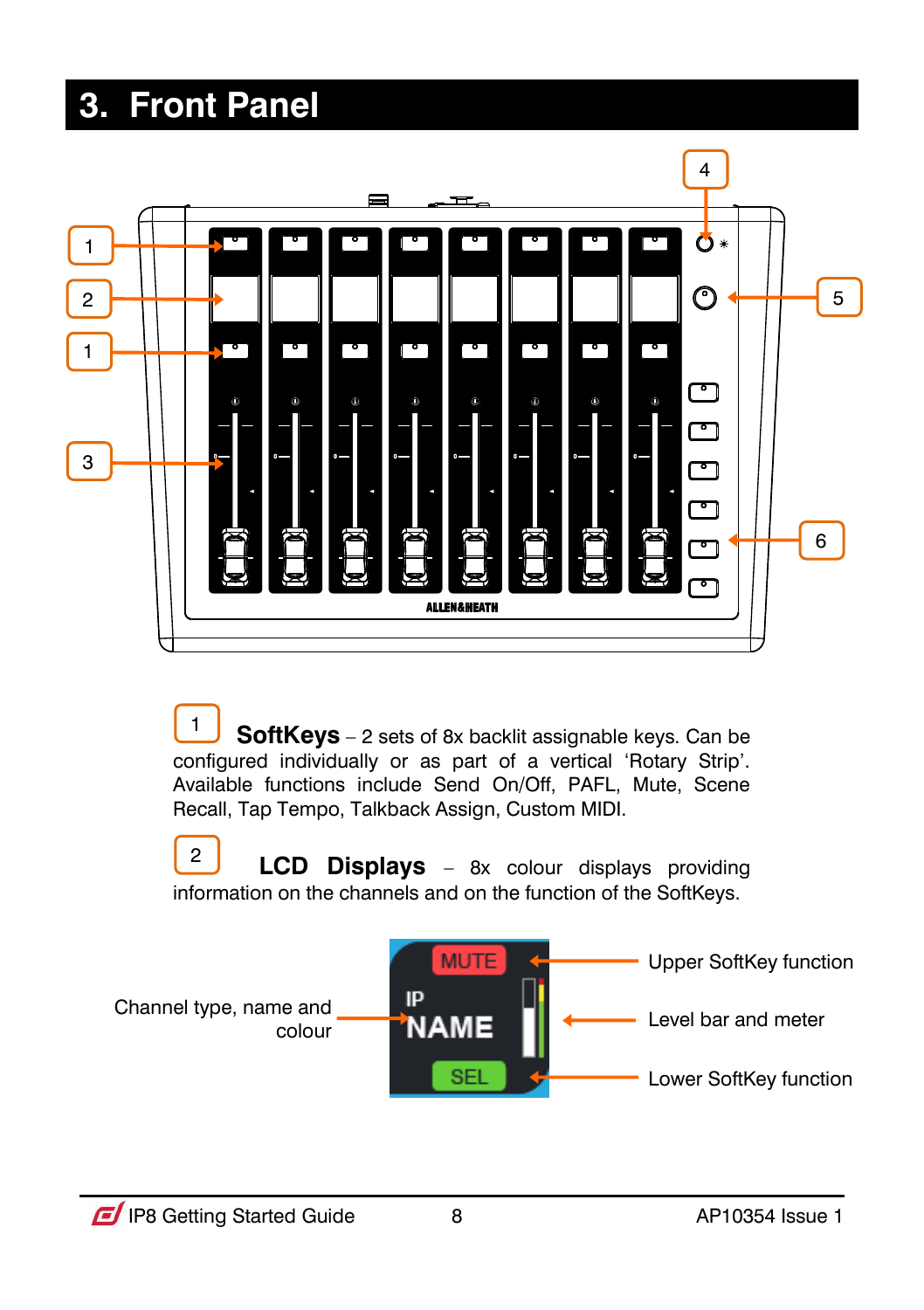**Faders** – 8x assignable motorised faders. Can be configured individually or as part of a vertical 'Rotary Strip'. 3

Available functions include Input Level, Mix Level, DCA Level, Aux Send Level, FX Send Level, Custom MIDI.

**Dimmer** – Steps through different brightness presets for all displays and keys, for use in low light environments. 4

 **SoftKey (Alt View)** – Assignable key. Can be configured to show alternative information on the LCD displays. 5

Other available functions include Send On/Off, PAFL, Mute, Scene Recall, Tap Tempo, Talkback Assign, Custom MIDI.

 **SoftKeys (Layers)** – 6x additional, backlit assignable keys. Can be configured to change Layers on the Remote Controller. This allows up to 6 different sets of controls / channels instantaneously available at a press of a button. For example you can control the sends of 48 individual Inputs to a monitor mix, or set up the Layers to control the sound to 6 different zones in a venue. 6

<span id="page-8-0"></span>Other available functions include Send On/Off, PAFL, Mute, Scene Recall, Tap Tempo, Talkback Assign, Custom MIDI.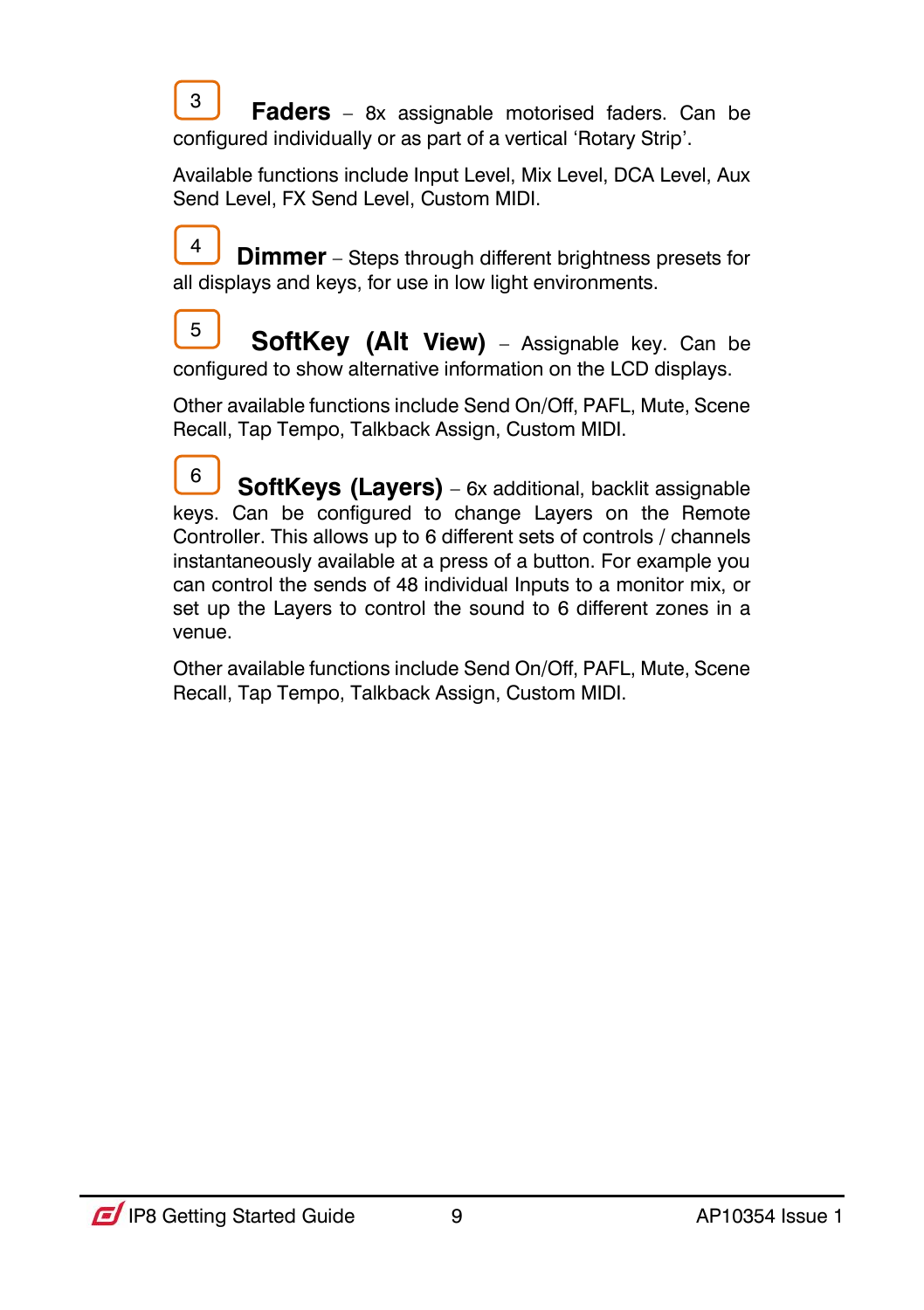### **4. Rear Panel**



 **Network** – Fast Ethernet, PoE+ compliant Network port for connection to the mixing system. 1

 The IP8 provides a locking Neutrik EtherCon socket to protect the connection. Use cables fitted with locking EtherCon for touring or rental applications.

 The maximum cable length is 100m. Use STP (shielded twisted pair) CAT5 or higher cables. Those with both foil and braided screens provide shielding from interference and are generally more rugged. Stranded core cables are less prone to damage when kinked or repeatedly coiled. Refer to [www.allen-heath.com](http://www.allen-heath.com/) for a list of CAT5 cables available to order

**Ext DC In** – External PSU input. Alternatively, the IP8 can be powered via the Network port when connected to a PoE+ compliant switch. 2

A plastic P-clip cable clamp is provided to secure the DC cable.

Only use the power supply provided in the box.

**Reset Network Settings** - A recessed switch lets you reset the network settings to factory default. To reset, insert a pointed object to press the switch whilst applying power to the unit, then release. 3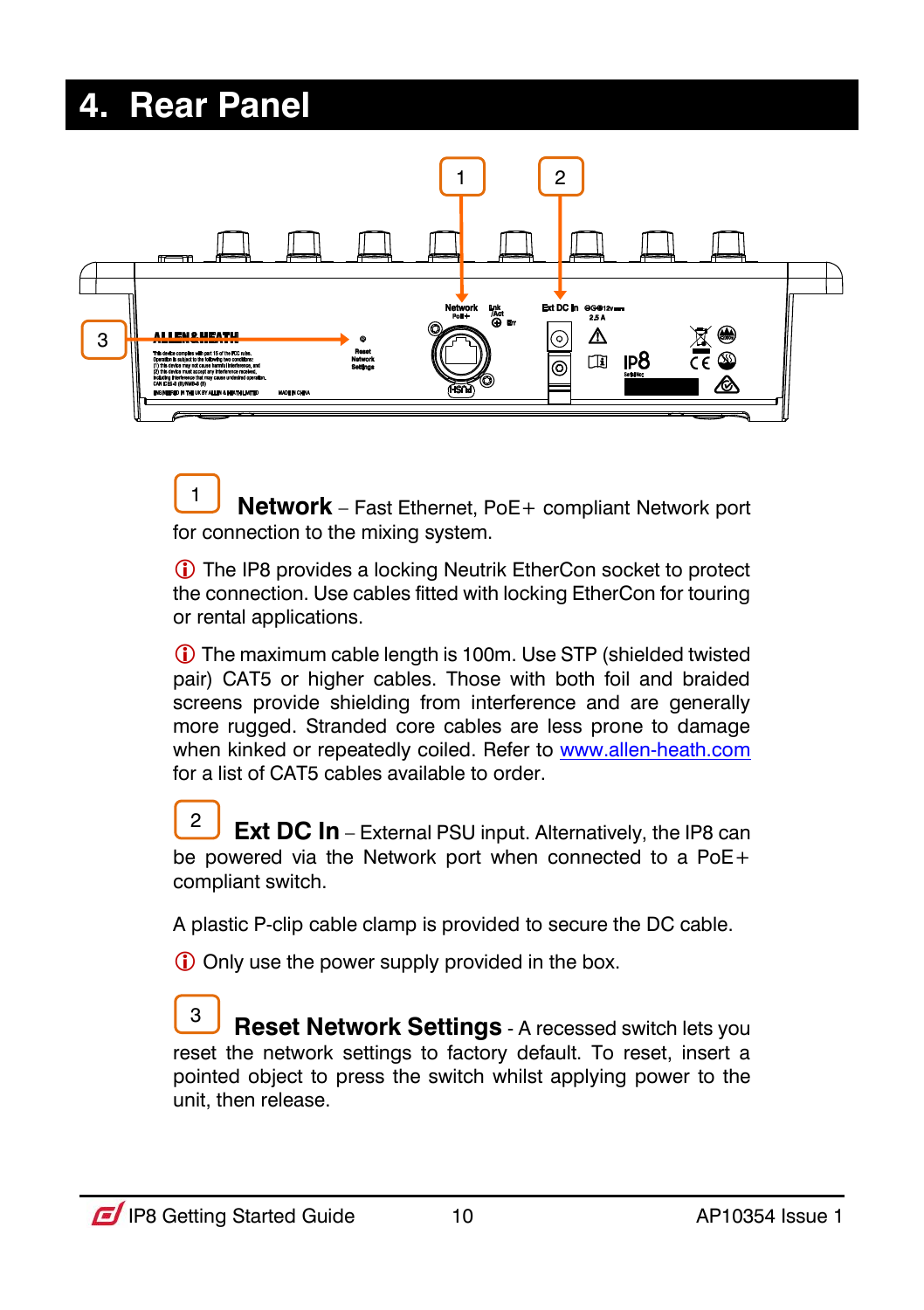### <span id="page-10-1"></span><span id="page-10-0"></span>**5.1 Set up the unit Name and IP Address**

When connecting multiple IP Remote Controllers to the same network, ensure each unit is set to a unique Name and IP Address beforehand. Alternatively you can enable DHCP on the Remote Controllers, provided a DHCP Server is present on the network and the DHCP range is compatible with the IP Address of the mixing system.

The factory default settings are as follows:

| Unit Name         | IP8           |
|-------------------|---------------|
| DHCP              | Off           |
| <b>IP Address</b> | 192.168.1.73  |
| Subnet Mask       | 255.255.255.0 |
| Gateway           | 192.168.1.254 |

There are two ways of editing these settings:

**Browser access** – Connect a PC or Mac computer to the Network port of the IP8. Set your computer to a compatible, static IP Address, for example 192.168.1.100 with Subnet 255.255.255.0. Open a web browser and type the IP8 default IP Address **192.168.1.73** in the URL bar. This will give access to the unit network settings. Repeat the operation for each IP8 unit.

**dLive software** – Connect the IP8 to a dLive Network port. Use the Surface touchscreen interface or Director software to edit the IP8 network settings. Once applied, repeat the operation for each IP8 unit.

<span id="page-10-2"></span> Refer to the dLive Firmware Reference Guide available for download a[t www.allen-heath.com](http://www.allen-heath.com/) for more information.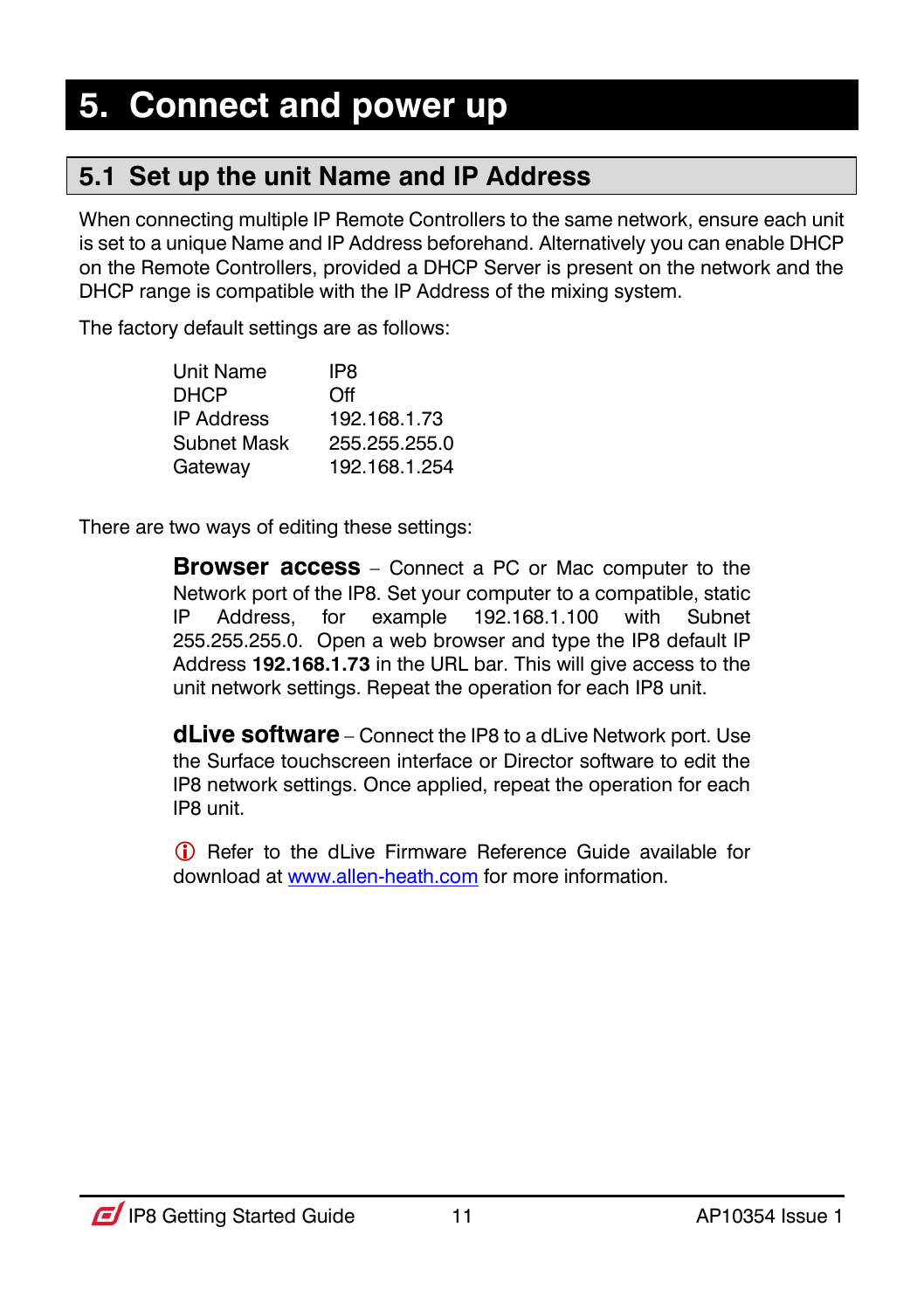### **5.2 dLive connection**

Connect the IP8 to a MixRack or Surface Network port using a CAT5 cable up to 100m long.



Power up the IP8 by plugging the external PSU into the DC In socket. The port Lnk/Err indicator flashes at a steady rate when the link is established. The unit Name and IP address are displayed on the LCD Displays for easy identification of the unit. After a few seconds the IP8 will display the assignments and functions if any have been set for the unit.

> If the firmware in a connected IP Remote Controller is not the same version as that in the dLive mixer, then the mixer will automatically update the IP firmware at power up.

### <span id="page-11-0"></span>**5.3 Ethernet Switch**

For parallel connection of multiple IP Remote Controllers you can use a standard Ethernet switch.

> For PoE (Power over Ethernet), the PoE+ 802.3at standard (25.5W at source) is required. Check that the overall power rating is enough to provide for all IP Remote Controllers you wish to connect (allow 25W per IP8 unit).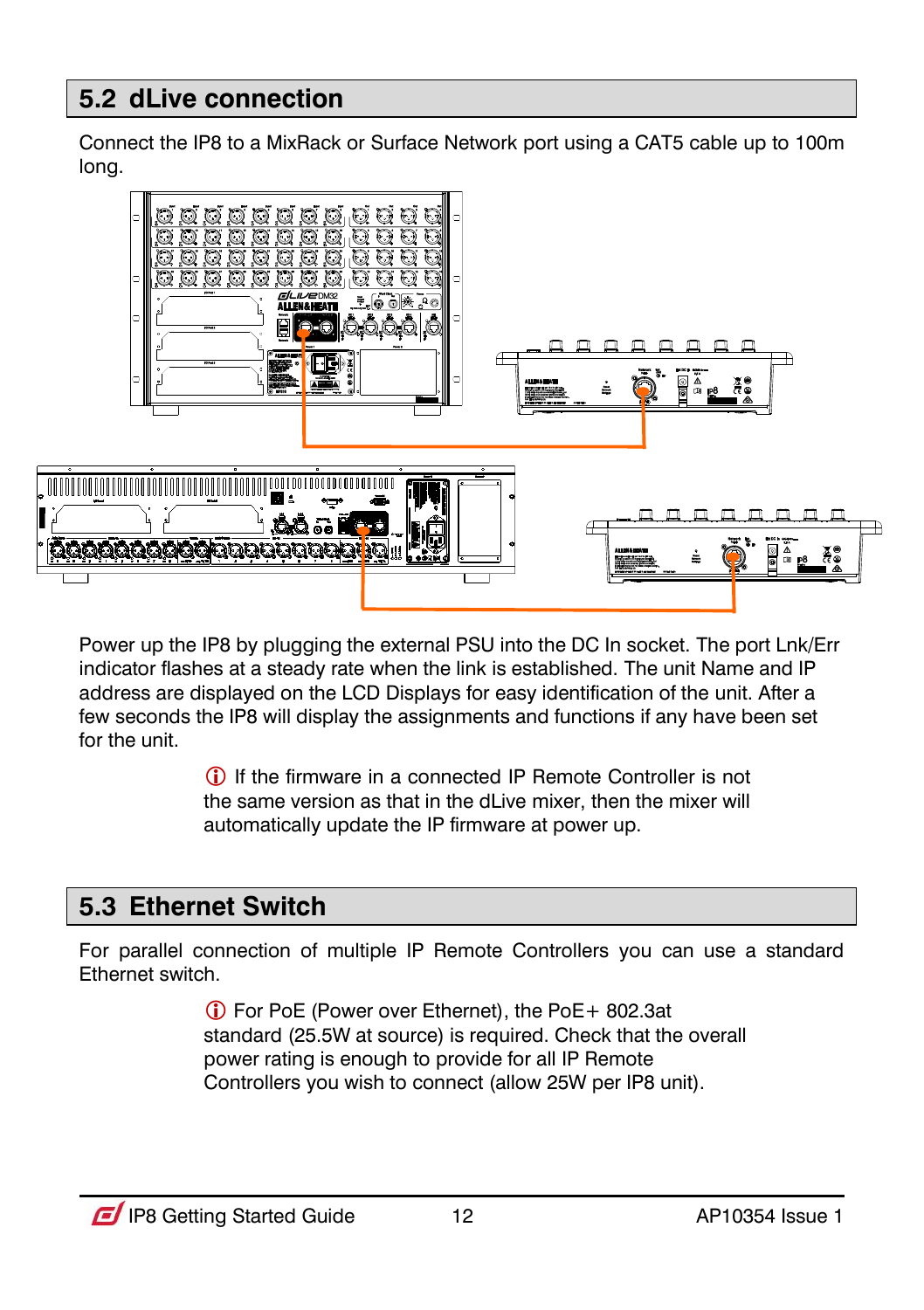### <span id="page-12-0"></span>**5.4 Programming the Remote Controller**

Use the dLive Surface touchscreen interface or Director software to configure the Remote Controller. You can assign each key or fader individually, or use one of the setup 'Wizards' on screen to get started quickly.

The IP8 can be set to link to either the dLive **MixRack** or the dLive **Surface**. This is regardless of the physical Network connection, for example the unit might be physically connected to the MixRack but set to link to the Surface. Linking to the MixRack provides an independent Remote Controller that can be used with or without Surface connection. Linking to the Surface adds the ability to assign extra functions to the IP8 SoftKeys such as **Sel** and **Mix**.

The functions and assignments of the IP8 are stored in the dLive Scenes. They are not stored locally on the Remote Controller.

> Refer to the dLive Firmware Reference Guide available for download at [www.allen-heath.com](http://www.allen-heath.com/) for more information on configuring the Remote Controller.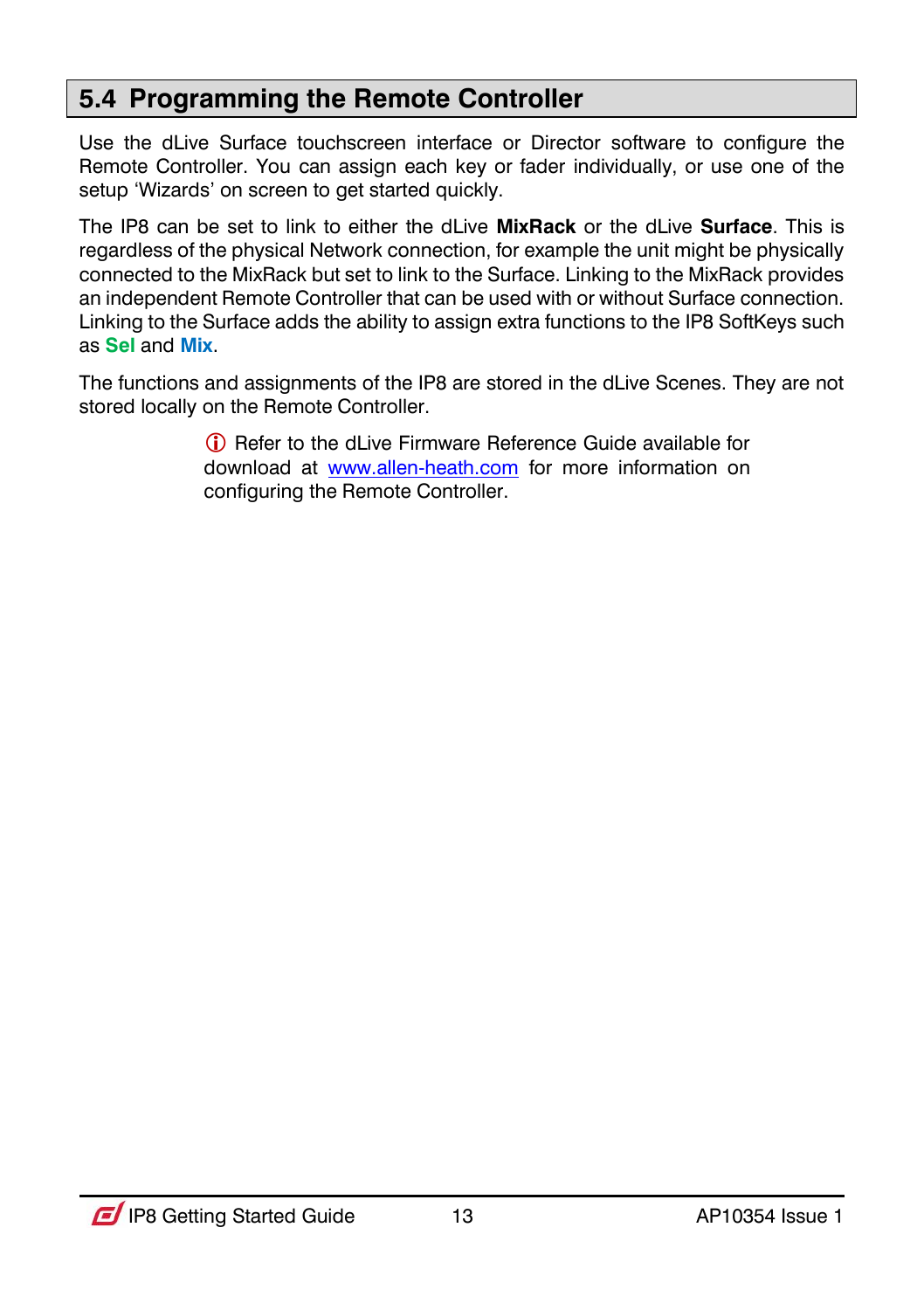## <span id="page-13-1"></span><span id="page-13-0"></span>**6. Dimensions**